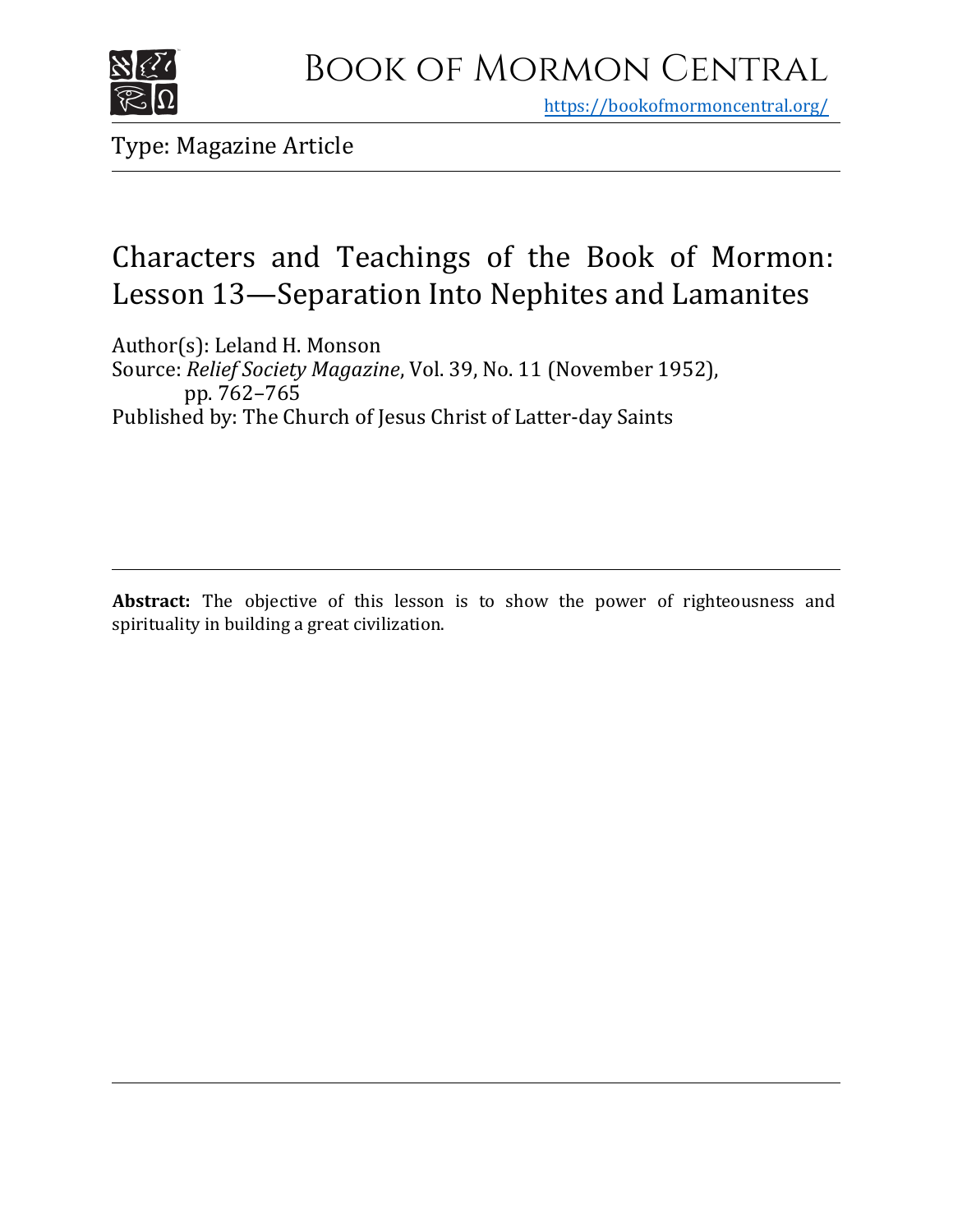

# *<i>Oheology*—Characters and Teachings of The Book of Mormon

Lesson 13—Separation Into Nephites and Lamanites

*Elder Leland H. Monson*

(Text: The Book of Mormon, 2 Nephi 5) For Tuesday, February 3, 1953

Objective: To show the power of righteousness and spirituality in building a great civilization.

THE time came when Nephi found it necessary to separate from his older brothers, Laman and Lemuel, and their followers. Because of their malicious and revengeful natures, they resented being corrected by their younger brother. They felt that it was their right to govern, for they were older than Nephi. They could not understand that the mantle of leadership in this God-directed colony, so far as the Lord was concerned, must fall upon the individual who could undergird the civilization with the spiritual qualities which make a nation endure. Nephi was that leader.

They sought to take the life of Nephi. Warned of the Lord, Nephi separated from his brethren and fled into the wilderness in much the same manner that Lehi had done about thirty years earlier when he left Jerusalem for his first encampment in the valley of Lemuel by the Red Sea. Nephi took with him the plates of brass, the ball or compass, and the sword of Laban.

How far Nephi and his followers Poge 762

traveled from the place of their original disembarkation, we are not told. Nephi records that they journeyed into the wilderness for a space of many days and then pitched their tents in a place they called Nephi. He gives us accurate data on the membership of the group which followed him. It comprised: first, Nephi's family; second, Zoram and his family; third, Sam and his family; fourth, Jacob and Joseph, his younger brothers; and fifth his sisters. It was only the group which believed in the warnings and revelations of the Lord which accompanied him.

With this group, among whom there existed a spirit of unity, cooperation, and love, it would be much easier to establish a great colony. The members of this colony may remind us of the group under the leadership of Brigham Young that came from Nauvoo, Illinois, and its vicinity across the plains to the Rocky Mountains. They had a common purpose and could work co-operatively to achieve a common goal. What a contrast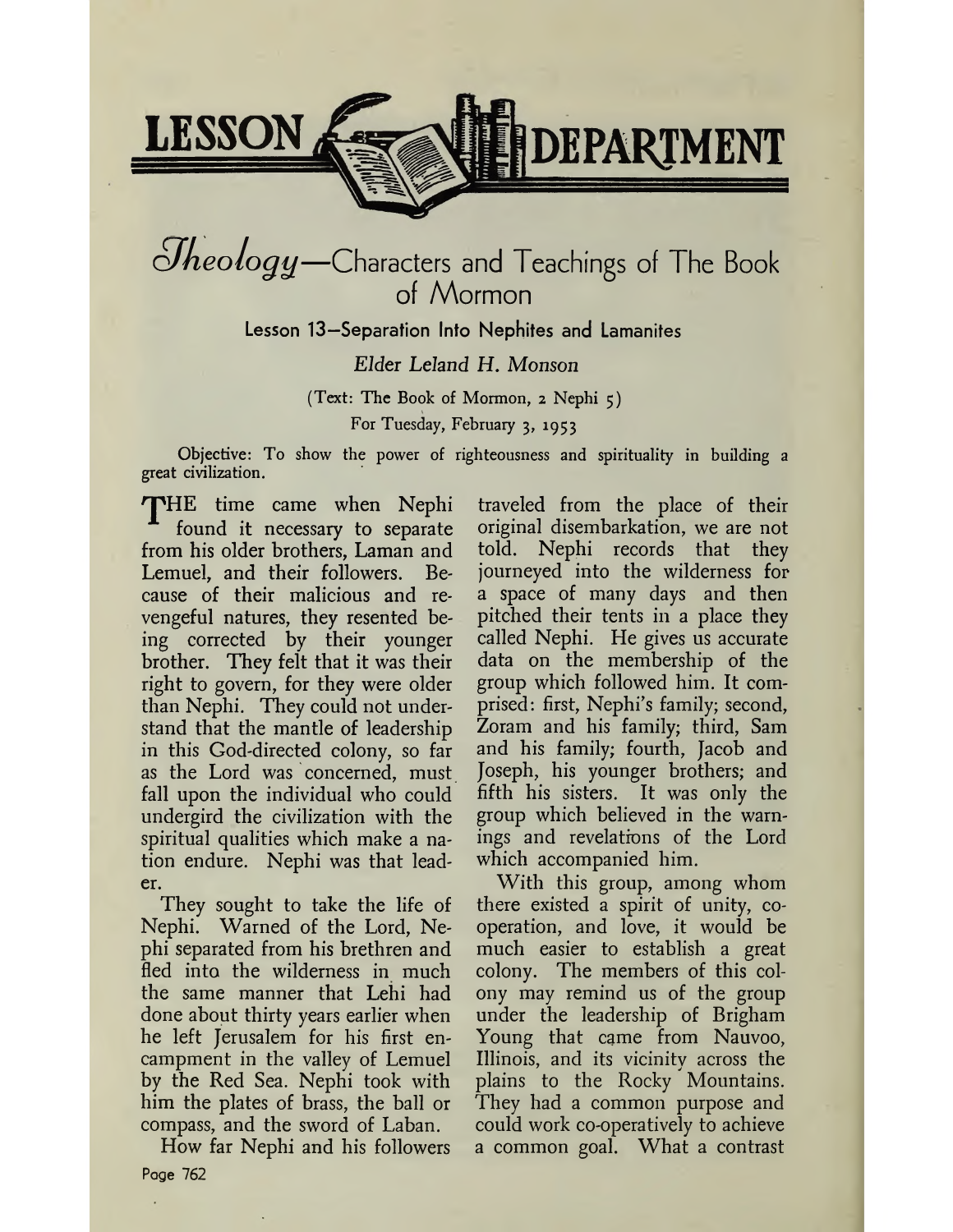there was between these two groups and the colony Lehi led from Jerusalem to the land of promise! The separation into Nephites and Lamanites was a means of giving Nephi an opportunity to use his leadership for the purpose of building a civilization of greatness and power. And we must bear in mind that such a nation cannot be measured by modern concepts of greatness wherein the material aspects far outweigh the cultural and spiritual.

Woodrow Wilson caught the vision and gave it to us in his address at Swarthmore College, delivered October 25, 1913, in which he said:

William Penn crossed the ocean, not merely to establish estates in America, but to set up a free commonwealth in America and to show that he was of the lineage of those who have been bred in the best traditions of the human spirit. I would not be interested in celebrating the memory of William Penn if his conquest had been merely a matérial one. Sometimes we have been laughed at by foreigners in particular—for boasting of the size of the American Continent, the size of our own domain as a nation; for they have, naturally enough, suggested that we did not make it. But I claim . . . that the size of America is in some sense a standard of the size and capacity of the American people. And yet the mere extent of the American conquest is not what gives America distinction in the annals of the world, but the professed purpose of the conquest, which was to see to it that every foot of this land should be the home of free, self-governed people, who should have no government whatever which did not rest upon the consent of the governed (Woodrow Wilson, address at Swarthmore College, as quoted in John A. Beaty, et. *al. Facts and Ideas,* pp. 190, 191).

The thing that makes a country really great is its spirituality, and the activation of high purposes in the lives of its citizens. A great country, like a great man, must enrich the world.

Turning our attention to the kind of nation Nephi encouraged, we discover that he founded it on a strong spiritual base. Nephi knew that his kingdom must supply, in addition to daily needs, something for the mind and spirit without which life is not worth living. For that purpose he had separated from his brothers. He exhorted his people to keep the statutes and commandments of the Lord according to the law of Moses. He built a temple constructed after the Temple of Solomon. Undoubtedly, this temple was a factor in measuring the spirituality on which the superstructure of their civilization was built.

He selected his two younger brothers, Jacob and Joseph, and consecrated them priests unto the people. He was cognizant that he must continually teach the people correct principles and inspire them to transmute these principles into terms of daily living, if he were to build his nation on a foundation of rock.

Already deeply impressed with the necessity of record keeping, he brought, as we have said, the plates of brass with him. The spiritual ideals of his race could now become part and parcel of the civilization he was to build. He also continued to engrave on the large plates of Nephi a chronicle of the political and social activities of his people. Moreover, following divine instructions, he made a set of small plates upon which he engraved an account of the ministry of his people. (See <sup>1</sup> Nephi 9, also 2 Nephi 5:30.)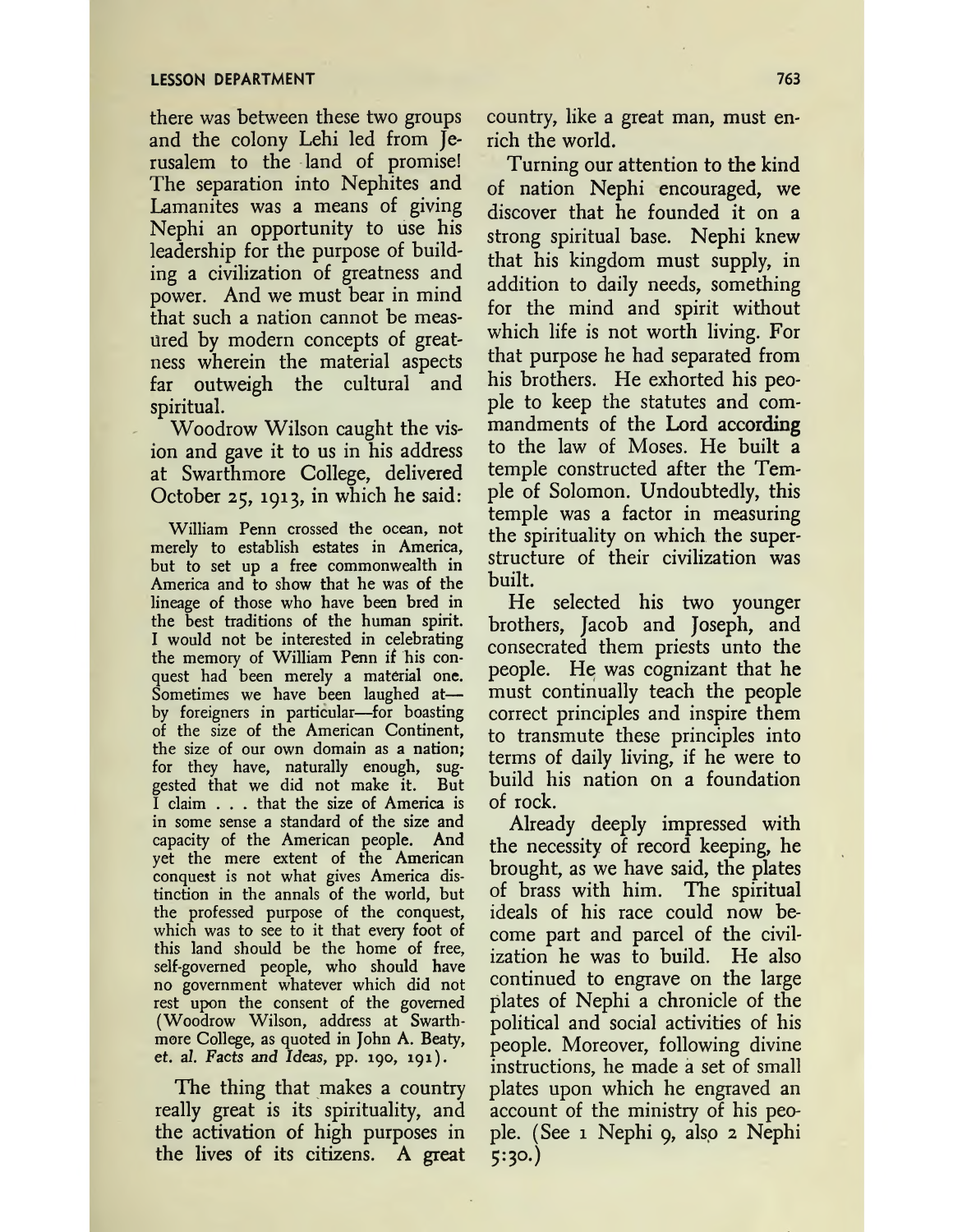Nephi encouraged and developed agriculture and stock raising. He took care to mention on the small plates that the people sowed seeds in abundance and that they reaped bountiful harvests. He also explained that they had flocks and herds of all kinds of animals.

Nephi was also much interested in mining and smelting. That he knew the process is certain, for he mined and smelted ore from which to make tools to construct the ship that brought the colony to the land of promise. He tells us that ores existed in great abundance in the land of Nephi. He also pointed out that he taught his people to work in all manner of wood, iron, copper, brass, steel, gold, silver, and precious ores.

He was not content to have his people live in tents, for he records that he taught them to build buildings. Undoubtedly, this refers to homes and public buildings, including a temple.

If he had not mentioned the fact, we should have known that the people were industrious, because the type of civilization he described calls for industry. But Nephi does not leave us in doubt. He wrote: "And it came to pass that, I, Nephi, did cause my people to be industrious, and to labor with their hands" (2 Nephi 5:17).

To me this statement is significant. He must have realized the two-fold value of work: (1) It is the foundation of success in achieving one's goals; and (2) it exercises a potent curative power on man. We are all familiar with the fact that industry is an indispensable accompaniment of progress, and it is the second value, the curative power of work, which we need to value more. Henry W. Longfellow confirms this curative value of work by writing, "Idleness makes me unhappy."

The founding of this independent nation, highlighted with noble spiritual purposes and indispensable means of material progress, fulfilled earlier prophecies. Nephi, according to prophecy, had been a ruler and teacher over his brothers, and now the Lord, because of wickedness cut them off from his presence. They did not have the sacred records, and they had deprived themselves of power to communicate with God. In accordance with prophecy and because of their iniquity, the older brothers were cursed with a dark skin (2 Nephi 5:21). The Lord wanted them to be loathsome to the Nephites, for he desired to prevent intermarriage, warning the Nephites that whoever intermarried with the seed of Laman and Lemuel would be subject to the same curse.

These Lamanites became an idle people, "full of mischief and subtlety."

They however, were used by the Lord in his wisdom:

And the Lord God said unto me: They shall be a scourge unto thy seed, to stir them up in remembrance of me; and inasmuch as they will not remember me, and hearken unto my words, they shall scourge them even unto destruction (2 Nephi 5:25).

In writing of the thirteenth year, thirteen years since they left Jerusalem, Nephi records: "And it came to pass that we lived after the manner of happiness" (2 Nephi 5:27).

These two civilizations, resultants